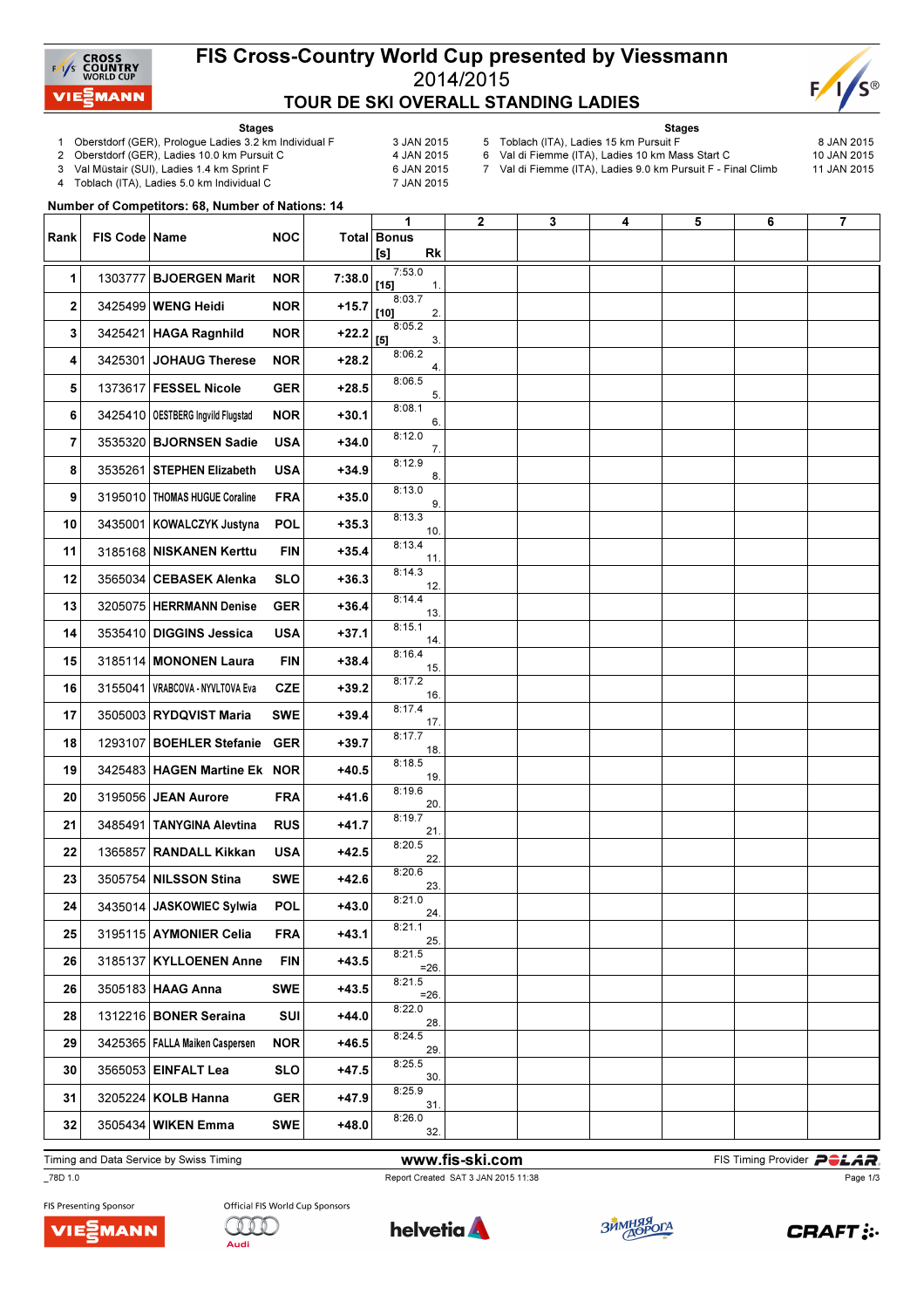## FIS Cross-Country World Cup presented by Viessmann 2014/2015 TOUR DE SKI OVERALL STANDING LADIES



|      |                 |                                       |            |           | 1                               | $\mathbf 2$ | 3 | 4 | 5 | 6 | 7 |
|------|-----------------|---------------------------------------|------------|-----------|---------------------------------|-------------|---|---|---|---|---|
| Rank | FIS Code   Name |                                       | <b>NOC</b> |           | <b>Total Bonus</b><br>[s]<br>Rk |             |   |   |   |   |   |
| 33   |                 | 1255665 SAARINEN Aino-Kaisa           | <b>FIN</b> | $+48.7$   | 8:26.7<br>33.                   |             |   |   |   |   |   |
| 34   |                 | 3185256 PARMAKOSKI Krista             | <b>FIN</b> | $+50.6$   | 8:28.6<br>34                    |             |   |   |   |   |   |
| 35   |                 | 3205225 ANGER Lucia                   | <b>GER</b> | $+50.7$   | 8:28.7<br>35.                   |             |   |   |   |   |   |
| 36   | 3205176         | RINGWALD Sandra                       | <b>GER</b> | $+51.0$   | 8:29.0<br>36                    |             |   |   |   |   |   |
| 37   |                 | 3485198   IVANOVA Julia               | <b>RUS</b> | $+51.4$   | 8:29.4<br>37.                   |             |   |   |   |   |   |
| 38   |                 | 1220648 NYSTAD Claudia                | <b>GER</b> | $+51.6$   | 8:29.6<br>38.                   |             |   |   |   |   |   |
| 39   |                 | 3485888   SHUNIAEVA Nadezhda          | <b>RUS</b> | $+53.1$   | 8:31.1<br>39.                   |             |   |   |   |   |   |
| 40   |                 | 3485336 USATOVA Oxana                 | <b>RUS</b> | $+56.0$   | 8:34.0<br>40                    |             |   |   |   |   |   |
| 41   |                 | 3485221   SHAPOVALOVA Evgenia         | <b>RUS</b> | $+56.4$   | 8:34.4<br>41.                   |             |   |   |   |   |   |
| 42   |                 | 3055067 STADLOBER Teresa              | <b>AUT</b> | $+56.5$   | 8:34.5<br>42.                   |             |   |   |   |   |   |
| 43   |                 | 3155249 NOVAKOVA Petra                | <b>CZE</b> | $+56.6$   | 8:34.6<br>43.                   |             |   |   |   |   |   |
| 44   |                 | 3535304 CALDWELL Sophie               | <b>USA</b> | $+57.0$   | 8:35.0<br>44.                   |             |   |   |   |   |   |
| 45   |                 | 3505069 LINDBORG Sara                 | SWE        | $+58.7$   | 8:36.7<br>45                    |             |   |   |   |   |   |
| 46   |                 | 3295237 STUERZ Giulia                 | <b>ITA</b> | $+59.0$   | 8:37.0<br>46.                   |             |   |   |   |   |   |
| 47   |                 | 3295144 DEBERTOLIS Ilaria             | <b>ITA</b> | $+59.1$   | 8:37.1<br>47.                   |             |   |   |   |   |   |
| 48   |                 | 3515184 VON SIEBENTHAL Nathalie       | SUI        | $+59.3$   | 8:37.3<br>48                    |             |   |   |   |   |   |
| 49   | 3295170         | <b>BAUDIN Francesca</b>               | <b>ITA</b> | $+1:01.0$ | 8:39.0<br>49.                   |             |   |   |   |   |   |
| 50   |                 | 3055085 SCHWARZ Nathalie              | <b>AUT</b> | $+1:02.6$ | 8:40.6<br>50                    |             |   |   |   |   |   |
| 51   |                 | 3295088   DE MARTIN TOPRANIN Virginia | <b>ITA</b> | $+1:03.6$ | 8:41.6<br>51                    |             |   |   |   |   |   |
| 52   |                 | 3515087 VAN DER GRAAFF Laurien        | SUI        | $+1:04.2$ | 8:42.2<br>$=52$                 |             |   |   |   |   |   |
| 52   |                 | 3495008 ORGUE Laura                   | <b>SPA</b> | $+1:04.2$ | 8:42.2<br>$=52$                 |             |   |   |   |   |   |
| 54   |                 | 3295167 VUERICH Gaia                  | <b>ITA</b> | $+1:04.6$ | 8:42.6<br>$= 54$                |             |   |   |   |   |   |
| 54   | 3505223         | SOEDERLUND Helene                     | <b>SWE</b> | $+1:04.6$ | 8:42.6<br>$= 54.$               |             |   |   |   |   |   |
| 56   |                 | 3205403 CARL Victoria                 | <b>GER</b> | $+1:04.9$ | 8:42.9<br>56.                   |             |   |   |   |   |   |
| 57   |                 | 3295193 LAURENT Greta                 | <b>ITA</b> | $+1:06.2$ | 8:44.2<br>57.                   |             |   |   |   |   |   |
| 58   |                 | 3535124 SARGENT Ida                   | <b>USA</b> | $+1:06.4$ | 8:44.4<br>58.                   |             |   |   |   |   |   |
| 59   |                 | 3435018 KUBINSKA Kornelia             | <b>POL</b> | $+1:06.9$ | 8:44.9<br>59.                   |             |   |   |   |   |   |
| 60   |                 | 3205124 SIEGEL Monique                | <b>GER</b> | $+1:07.3$ | 8:45.3<br>60.                   |             |   |   |   |   |   |
| 61   |                 | 3505096 GRAEFNINGS Maria              | <b>SWE</b> | +1:09.4   | 8:47.4<br>61.                   |             |   |   |   |   |   |
| 62   |                 | 3205422 BELGER Julia                  | <b>GER</b> | +1:10.4   | 8:48.4<br>62.                   |             |   |   |   |   |   |
| 63   |                 | 3485849 NECHAEVSKAYA Anna             | <b>RUS</b> | $+1:10.7$ | 8:48.7<br>63.                   |             |   |   |   |   |   |
| 64   |                 | 3205260 SCHICHO Elisabeth             | <b>GER</b> | $+1:11.3$ | 8:49.3<br>64.                   |             |   |   |   |   |   |
| 65   |                 | 3485371 KUZIUKOVA Olga                | <b>RUS</b> | $+1:18.9$ | 8:56.9<br>65.                   |             |   |   |   |   |   |
| 66   |                 | 3485753 VLASOVA Anastasia             | <b>RUS</b> | +1:27.1   | 9:05.1<br>66.                   |             |   |   |   |   |   |
| 67   |                 | 3205283 WOLF Eva                      | <b>GER</b> | $+1:42.9$ | 9:20.9<br>67.                   |             |   |   |   |   |   |

Timing and Data Service by Swiss Timing **Example 20 and The Ski.com** FIS Timing Provider **PCLAR** 

\_78D 1.0 Report Created SAT 3 JAN 2015 11:38

Page 2/3

FIS Presenting Sponsor VIEZMANN

EAS CROSS

**VIE<sup>2</sup>MANN**